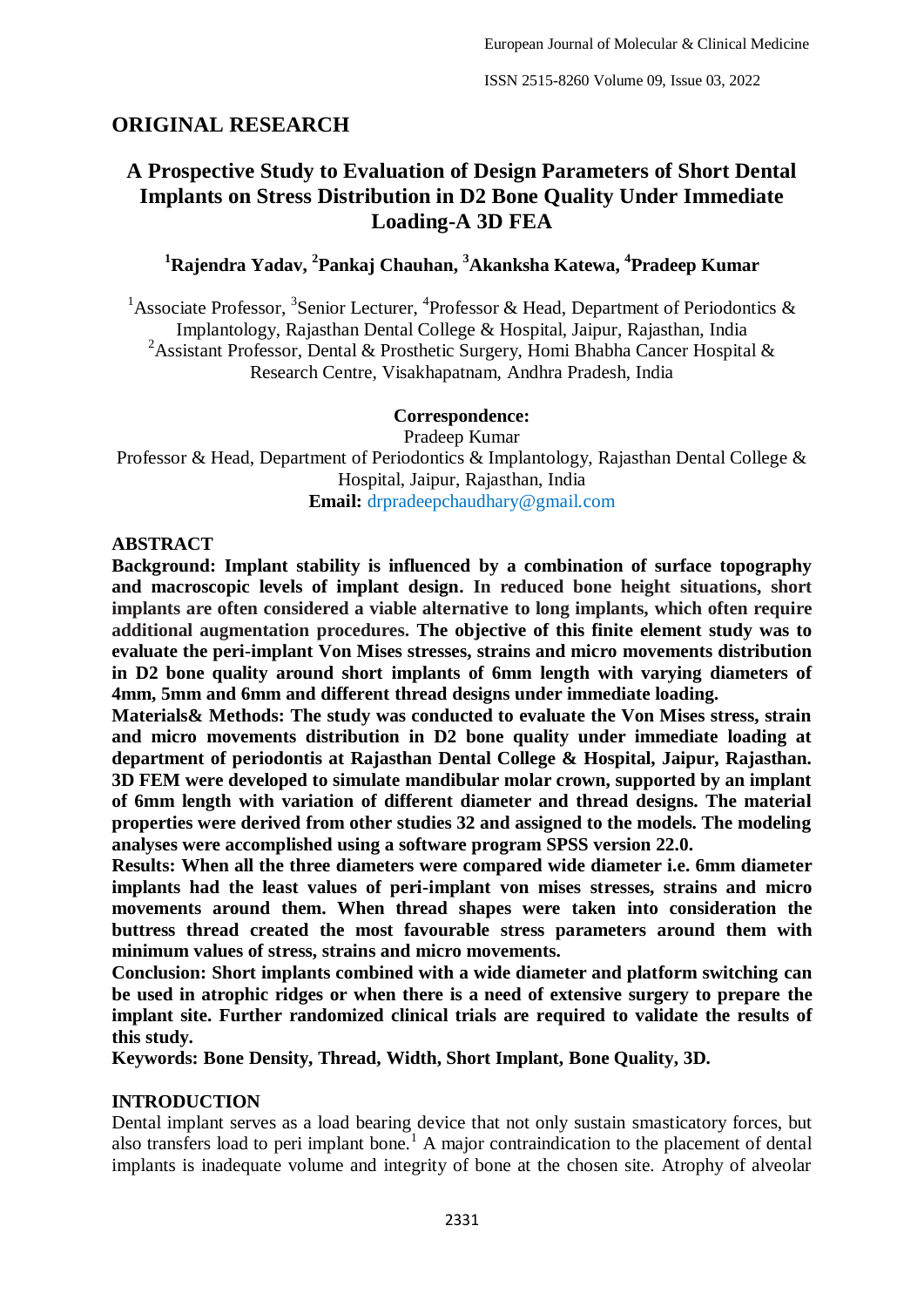bone ridge occurs frequently in patients as a consequence of periodontitis, tooth extractions and craniofacialtraumas.<sup>2</sup>It was assumed at the time of introduction of dental implants that longer implants would be more beneficial in clinical use than their shorter counterpart due to improved crown to implant ratio & greater implant surface for osseointegration. However, with recent technological advances in the design  $\&$  surface characteristics of dental implant, shorter implants are equally successful.<sup>1</sup>

Implant success is evaluated from the esthetic and mechanical perspectives. Both depend on the degree and integrity of the bond created between the implant and the surrounding bone. Many factors have been found to influence this interfacial bonding between the implant and bone and thus the success of implants.<sup>3</sup>Albrektsson et al. (1981) reported factors such as, surgical technique, host bed, implant design, implant surface, material biocompatibility and loading conditions to affect implant osseointegration.<sup>4</sup>

The advantage of short implants over regenerative techniques with conventional implants is low cost, shorter treatment span, simplicity and lesser risk of complications.<sup>5</sup> The successful outcome of any implant procedure requires a series of patient-related and proceduredependent parameters.<sup>6</sup> The volume and quality of the bone, which determine the type of surgical procedure and the type of the implant, are associated with the success of dental implant surgery.<sup>7</sup> Because mechanical behavior of the bone is an important factor in the successful osseointegration, several classification methods were suggested for assessing the bone quality.<sup>8,9</sup>However,many studies have included the evaluation of bone quality either at the time of osteotomy preparation or subsequent to implant insertion.<sup>10,11</sup>

Primary implant stability has an essential role in successful osseointegration.<sup>12</sup>Primary stability is a function of local bone quality, and bone quantity, the geometry of an implant (i.e. length, diameter and type), and the placement technique used (relation between drill size and implant size, whether a pre-tapped or self-tapped implant was used).<sup>13</sup> Secondary stability results after formation of secondary bone contact of woven and lamellar bone.<sup>14</sup>

Bone quality is one of the significant factors in determining the implantselection, primary stability and loading time. To understand the biomechanics of oral implants, it is important to understand the behaviour of bone around the implants, especially the volume and the density/quality, which reflects the structure of the bone. For the osseointegration of endosteal implant to occur, not only is adequate bone quantity (height, width, shape) required, but adequate density is also needed. Zarb and Schmitt stated that bone structure is the most important factor in selecting the most favourable treatment option in implant dentistry. Bone density of available bone in an edentulous site is a determining factor in treatment planning, implant design, surgical approach, healing time and initial progressive bone loading during prostheticreconstruction. 15-17

Stress analysis of dental structures has been a topic of interest in recent years with an objective of determining stresses in the dental structures and improvement ofthe mechanical strength of these structures. Finite Element Analysis (FEA) is a modern tool for numerical stress analysis, with an advantage of being applicable to solids of irregular geometry that contain heterogeneous material properties. Such numerical techniques may yield an improved understanding of the reactions and interactions of individual tissues.<sup>18,19</sup> It involves a series of computational procedures to calculate the stress and strain in each element. This makes it possible to adequately model the tooth and periodontal structure by dividing the problem domain into a collection of much smaller and simpler domains. The field variables can be interpolated with the use of shape functions for scientific checking and validating the clinical assumptions.<sup>20</sup> The structure is discretized into so called "elements" connected through nodes. When choosing the appropriate mathematical model, element type and degree of discretization are important to obtain accurate as well as time and cost effective solutions.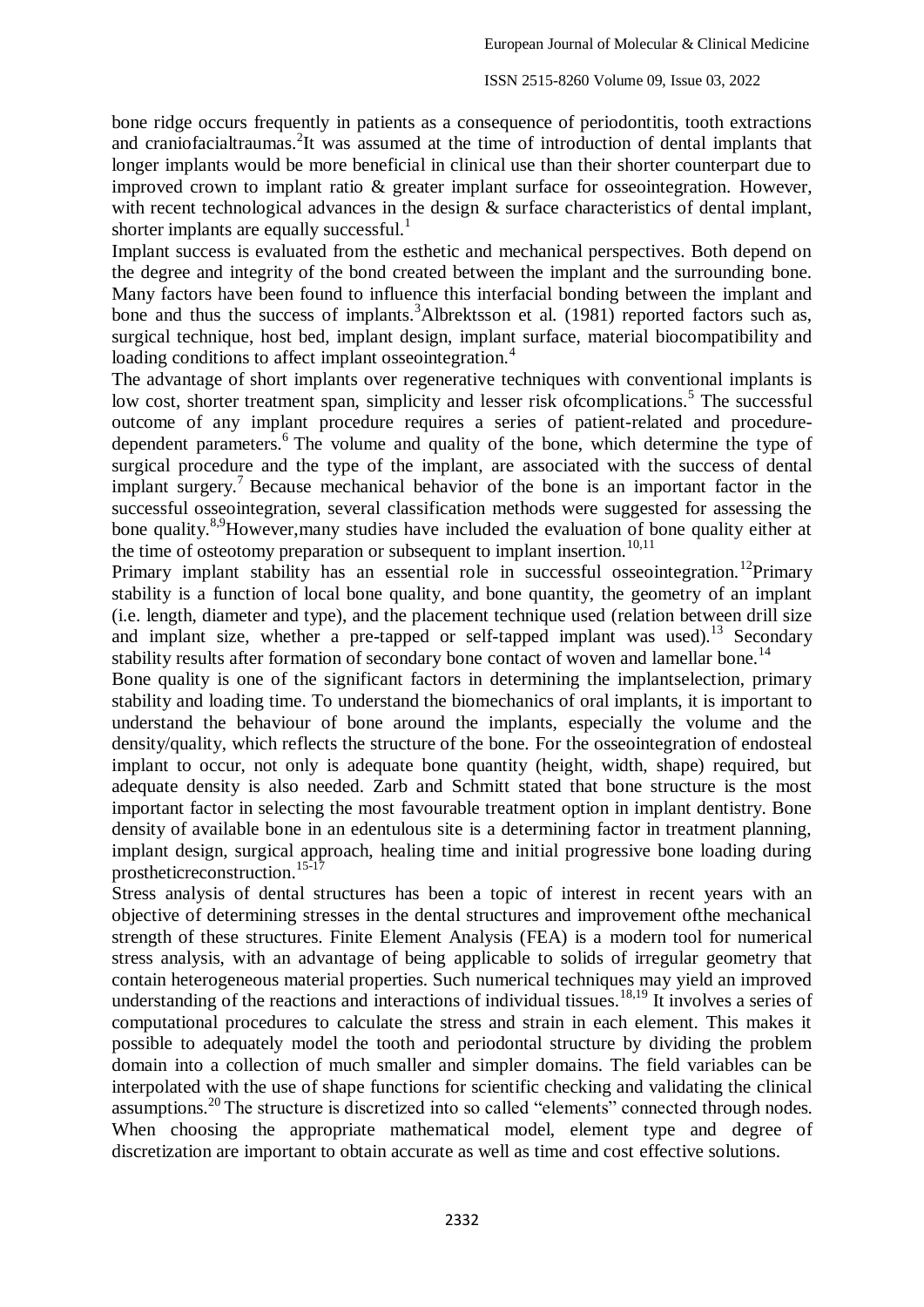For osseointegration of the implants to occur, adequate bone quality and density is needed. So, bone quality is the significant factor in determining the implant selection, primary stability & loading time. Till date no studies have been carried out comparing short platform switched implants with different diameters and thread designs, under immediate loading protocol, placed in D2 bone quality. So the aim of the present study is to evaluate the peri implant Von Mises stress, strain& micro-movements using short platform switched implants with variation of different diameters and thread designs in D2 bone quality under immediate loading protocol.

## **MATERIALS& METHODS**

The study was conducted to evaluate the Von Mises stress, strain and micro movements distribution in D2 bone quality under immediate loading at department of periodontis at Rajasthan Dental College & Hospital, Jaipur, Rajasthan. 3D FEM were developed to simulate mandibular molar crown, supported by an implant of 6mm length with variation of different diameter and thread designs.

### **METHODS**

3D models were meshed using tetrahedral and octahedral elements and modeled by identifying the exact location of nodes after mathematical calculation by considering the inclination of threads. Each implant design consisted of fixture of 6 mm length incorporating acme, square, buttress and triangle (V) thread with a thread width of 0.8mm and thread height of 0.4mm. All models were developed to support a first permanent mandibular molar in a bone block of 20x22mm dimension with a cortical bone thickness of 1.5mm. Cortical and cancellous anisotropic properties were applied to the bone. The crown dimensions were derived from average dimensions of mandibular first molar. The screw was tapered by 5º. The height of the abutment was 5mm with hexagonal internal connection. The models with 4mm diameter were 10% platform switched and 5mm and 6mm diameter were 20% platform switched. Each model was analyzed with a single force magnitude of 100 N and with the force applied on the central fossa in the vertical direction (90 degrees) and in oblique direction (45 degrees) to the long axis of the tooth under immediate loading conditions with a frictional co efficient of 0.6 applied at the bone implant interface. The material properties were derived from other studies32and assigned to the models. The modeling analyses were accomplished using a software program SPSS version 22.0.

### **RESULTS**

The present study was conducted to evaluate and compare the peri implant Von Mises stresses, strains and micro movements, using a 3 dimensional finite element analyses around short platform switched implants of 6mm length, with different diameter and thread designs. The implant designs were developed to support a mandibular molar crown placed in D2 bone quality under immediate loading conditions. Each model was analysed with a single force magnitude of 100N and withthe force of direction applied in the vertical direction (90 degrees) and in oblique direction (45 degrees) to the long axis of the tooth. 6mm length implants with  $4/3.6$ mm diameter,  $5/4$  mm diameter &  $6/4.8$  mm diameter was effect on VonMises stresses, strains and micromovements values at vertical loads & oblique load of 100N force under immediate loading was shown in table no. 1.

**Table 1: 6mm length implants with 4/3.6mm diameter, 5/4 mm diameter & 6/4.8 mm diameter was effect on VonMises stresses, strains and micromovements values at vertical loads & oblique load of 100N force under immediate loading**

| <b>Implant</b> |                     | <b>Vertical loads of 100N</b> |                 |        |                 | <b>Oblique loads of 100N</b> |                 |               |                 |
|----------------|---------------------|-------------------------------|-----------------|--------|-----------------|------------------------------|-----------------|---------------|-----------------|
|                |                     | <b>ACME</b>                   | <b>Buttress</b> | Square | <b>Triangle</b> | <b>ACME</b>                  | <b>Buttress</b> | <b>Square</b> | <b>Triangle</b> |
| $4/3.6$ mm     | <b>Stress (MPa)</b> | 77.27                         |                 | 18.70  |                 | 121.                         | 109.2           | 164.3         | 146.5           |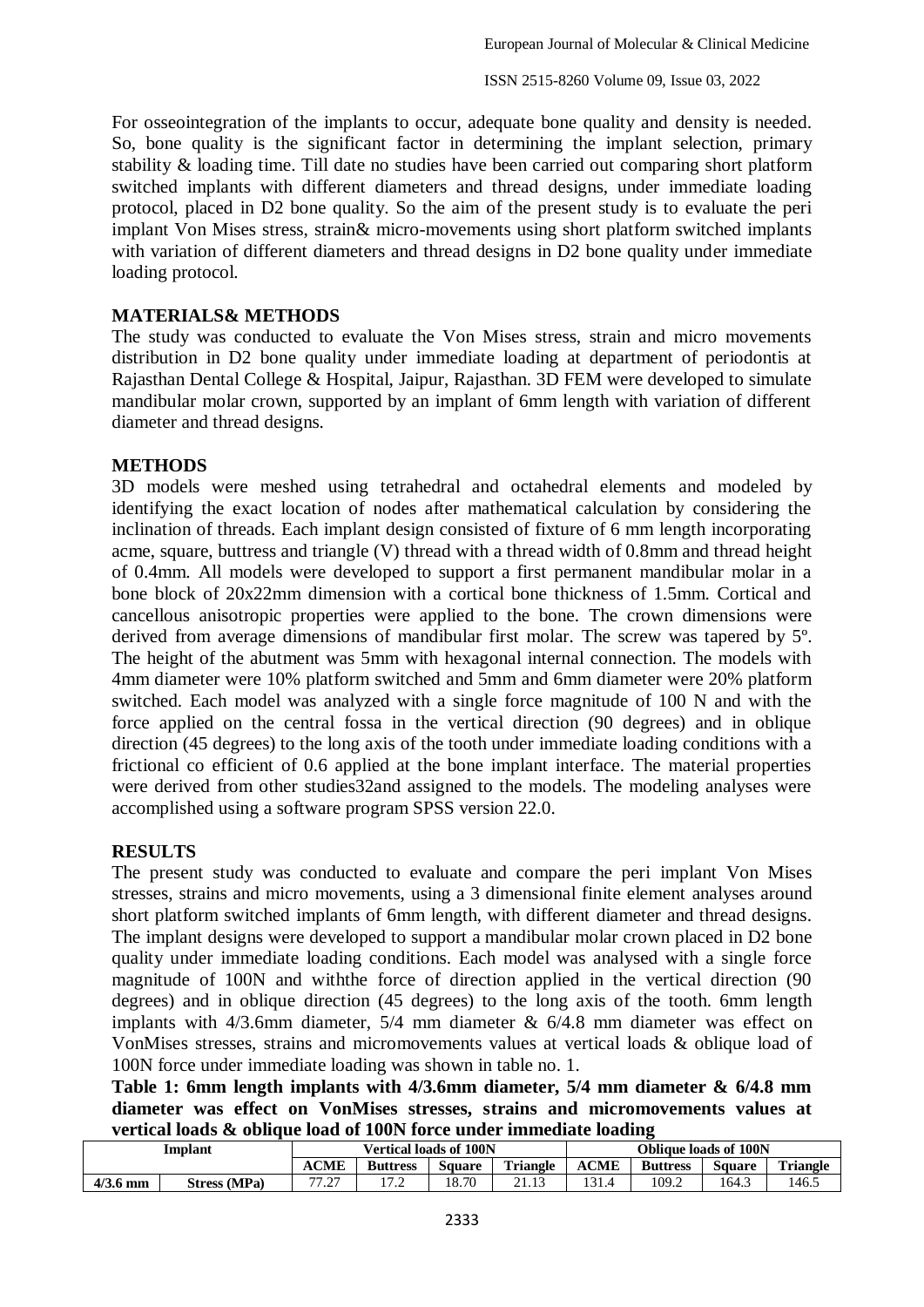| diameter   | Strain $(E)$          | 846.6 | 234.3 | 386.6  | 254.2 | 889.1 | 655.8 | 747.4 | 920.2 |
|------------|-----------------------|-------|-------|--------|-------|-------|-------|-------|-------|
|            | <b>Micromovements</b> | 2.65  | 0.823 | 0.822  | 0.83  | 3.8   | 2.2   | 3.8   | 3.8   |
|            | $(\mu m)$             |       |       |        |       |       |       |       |       |
| $5/4$ mm   | Stress (MPa)          | 11.18 | 10.6  | 9.7    | 12.2  | 38.17 | 33.86 | 42.18 | 51.02 |
| diameter   | Strain $(E)$          | 200.5 | 261.4 | 292.7  | 207.7 | 449.8 | 417.2 | 710.4 | 535.3 |
|            | <b>Micromovements</b> | 0.71  | 0.72  | 0.72   | 0.73  | 2.3   | 2.1   | 3.4   | 3.5   |
|            | $(\mu m)$             |       |       |        |       |       |       |       |       |
| $6/4.8$ mm | <b>Stress (MPa)</b>   | 9.4   | 8.2   | 9.2    | 9.17  | 27.62 | 26.8  | 30.8  | 41.3  |
| diameter   | Strain $(E)$          | 189.2 | 216.6 | 163.12 | 206.2 | 463.6 | 420.3 | 529.4 | 439.8 |
|            | <b>Micromovements</b> | 0.6   | 0.64  | 0.64   | 0.65  | 2.3   | 2.05  | 3.4   | 3.4   |
|            | (µm)                  |       |       |        |       |       |       |       |       |

ISSN 2515-8260 Volume 09, Issue 03, 2022

Among all the models developed, 6mm diameter threads had the least values of von mises stresses, strains and micromovements around them followed by 5mm diameter threads under vertical and oblique loading. All the values were the highest for 4mm diameter threads. Thus, wide diameter implants had the least amount of stresses and strains developed around them. Hence short implants will have favourable stresses if they are used with a wide diameter platform. Also, when the thread designs were compared, the buttress thread showed better stress distribution in case of 4mm and 6mm diameter implants, and buttress and square thread showed better results in case of 5mm diameter implants.

#### **DISCUSSION**

Primary implant stability is considered to play a fundamental role in obtaining successful  $\alpha$ osseointegration.<sup>12</sup> Implant configuration has been considered an essential requirement for implant success. Among the related implant parameters, diameter and length play key roles in implant success, since they directly influence the primary stability, placement and removal torque values.<sup>21</sup> Therefore to study the influence of diameter on peri implant bone loss we have evaluated short implants of different diameters ie4mm, 5mm and 6mm.

To accelerate osseointegration and to control the stresses in the bone, the most common approach is alteration of dental implant designs such as macro-design and micro-design (surface alterations). $22-25$  An implant macro design includes thread, body shape, and thread design [e.g., thread geometry, face angle, thread pitch, thread depth (height), thickness (width), or thread helix angle]. Thread shape is determined by the thread thickness and thread face angle. Thread pitch refers to the distance from the center of the thread to the center of the next thread, measured parallel to the axis of a screw.<sup>26</sup> Implant threads should be designed to maximize the delivery of optimal favorable stresses while minimizing the amount of extreme adverse stresses to the bone–implant interface. In addition, implant threads should allow for better stability and more implant surface contact area.<sup>27</sup>Thread shapes in dental implant designs include square, V-shaped, acme and buttress. The acme thread form has a 29° thread angle with a thread height half of the pitch; the apex and valley are flat. This shape iseasier to machine (faster cutting, longer tool life) than is a square thread. The tooth shape also has a wider base which means it is stronger (thus, the screw can carry a greater load) than a similarly sized square thread. Acme screw threads were intended to replace square threads and a variety of threads of other forms used chiefly for the purpose of traversing motion on machines, tools, etc. Acme screw threads are now extensively used for a variety of purposes. Long length acme threads are used for controlled movements on machine tools, testing machines, jacks, aircraft flaps and conveyors. Short length threads are used on valve stems, hose connectors, bonnets on pressure cylinders, steering mechanisms and camera lens movement. They are best suited for applications that warrant large load bearing capacity and high accuracy.<sup>28</sup>Buttress thread shape is optimized for pull-out loads and has parallel major and minordiameter.<sup>9</sup> There are very few studies evaluating the use of acme thread as dental implant design. In this study we have used acme thread as one of the thread designs, other thread designs evaluated are buttress, square and triangle.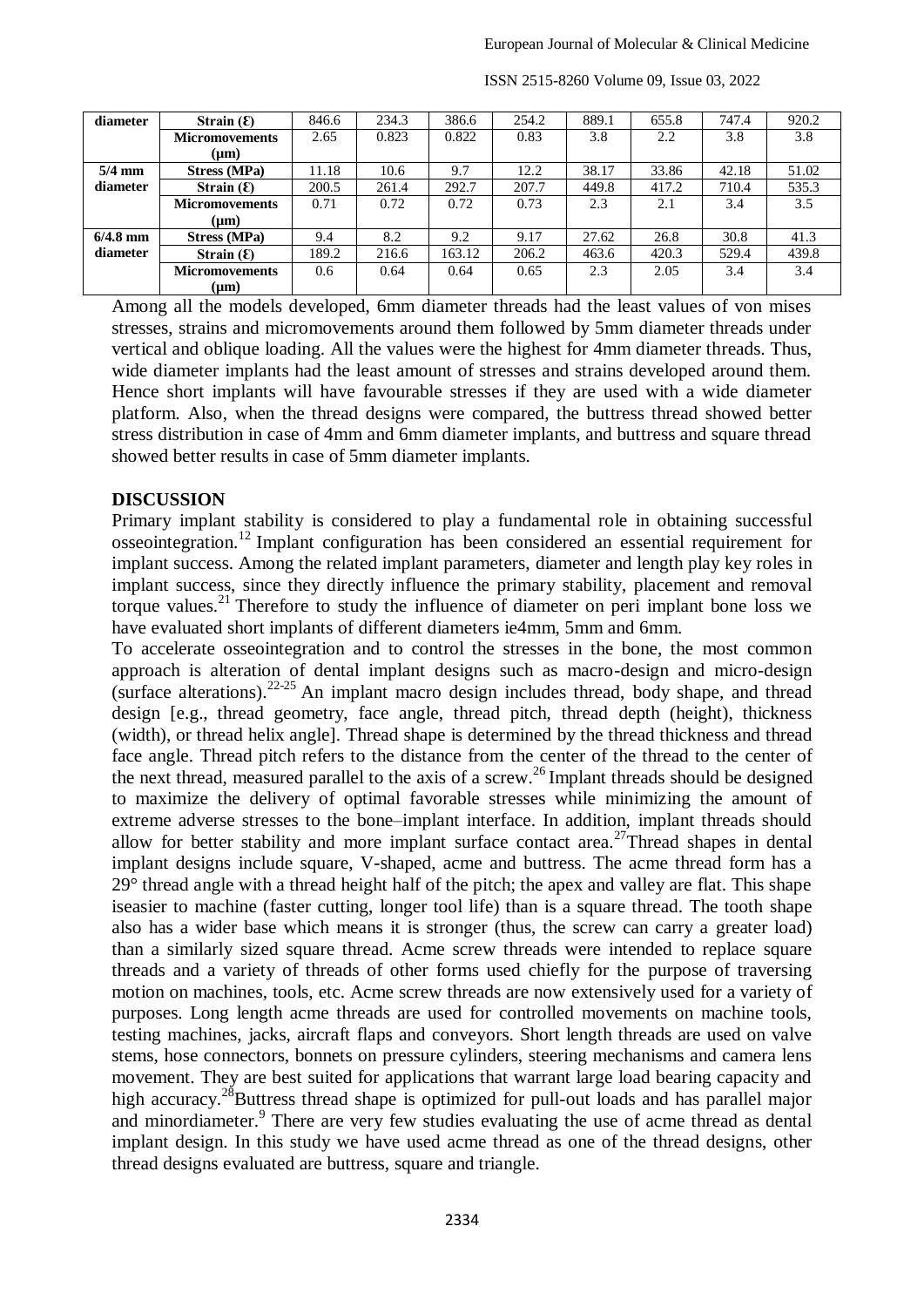When applying FE analysis to dental implants, it is important to consider notonly axial loads and horizontal forces (moment-causing loads) but also a combined load (oblique occlusal force) because the latter represents more realistic occlusal directions and, for a given force, will result in localized stress in cortical bone.<sup>29</sup>Forthis reason, in this study, a force of 100 Newton was applied along the long axis of implants (axial load) and also separately a force of 100 Newton was applied at  $45^{\circ}$  to long axis of implants (oblique loads).

The results of our study were in accordance with the following studies. Chris M. ten Bruggenkate et al  $(1998)^{30}$  assessed the usage of short implants which were followed up for 1 to 7 years. The results of this study showed that quality of survival of short implants was comparable with the longer implants. Esposito M et al  $(2012)^{31}$ inhisstudy comparedthe6 mmand10 mm-long implants placed in bone augmented with bone substitutes in posterior atrophic jaws, it was demonstrated that short implants might be a preferable choice to bone augmentation, since the treatment is faster, cheaper and associated with less morbidity. Maló P et al  $(2011)^{32}$  reported that the outcome of 7 mm short implants in the rehabilitation of posterior areas of atrophic jaws. One year after loading, 7 mm short implants provided good success rates (95% at patient level and implant level) suggesting that the use of short implants is a viable concept. Telleman G et al  $(2012)^{33}$  assessed the outcome of short implants (8.5mm) supplied with a conventional platform-matched implant-abutment connection or a platformswitched design. This study concluded that crestal bone resorption may be reduced by platform switching. Telleman G et al  $(2012)^{34}$  assessed the effect of platform switching on peri implant bone remodeling around short implants placed in the resorbed posterior mandibular and maxillary region of partially edentulous patients. One year after loading, peri implant bone remodeling around test (8.5mm implant) was significantly less than around control. This study suggested that peri-implant bone remodeling is affected by platform switching. And one year after loading, inter proximal bone levels were better maintained at implants restored according to the platform switching concept.

Many studies have demonstrated the influence of implant diameter on peri implant stress reduction. . Xi Ding et al  $(2009)^{35}$  in his finite element analysis studied implants ranging from 3.3mm to 4.8mm in diameter and length 6 to 14mm and he concluded that increasing both implant implant length and diameter resulted in reduction of crestal stresses, but the effect was more significant for the diameter factor. Similarly, Petrie et al  $(2005)^{36}$  studied the influence of diameter and length in his FEA study and proved that increasing the implant diameter from 3.5mm to 6mm resulted in as muchas 3.5 fold reduction of crestal strain and increasing the length from 5.75mm to 23.5mm resulted in 1.65 fold reduction, clearly demonstrating an increase effect of the diameter on better stress and strain parameters. Himmlovaet al  $(2004)^{37}$  in a FEA studied implants varying from lengths 8mm to 18mm and diameters ranging from2.9mm to 6.5mm. The decrease in stress was the greatest i.e 31.5% for implants with diameters ranging from 3.6mm to 4.2mm. After this the reduction of stresses was only 16.4%. The influence of implant length was also present but not that prominent as that of the diameter. He also concluded like previous authors that the implant diameter is a more influential factor for the reduction of masticatory stress around the implant. Vargas LC et al  $(2013)^{38}$  evaluated the stress distribution of the peri-implant bone by simulating the biomechanical influence of implants with different diameters of regular or platform switched connections by means of 3-dimensional finite element analysis. It was concluded that, influence of platform switching was more evident for cortical bone than for trabecular bone and was mainly seen in large platform diameter reduction. Degidi M et al  $(2007)^{39}$  evaluated the clinical outcome of wide diameter implants. Implant diameter and length ranged from 5.0 to 6.5 mm and from 8.0 to 15mm, respectively. Only five of 304 implants were lost (i.e., a survival rate of 98.4%) with reduced or no crestal bone resorption (CBR) which was considered as an indicator of success to evaluate the effect of several host,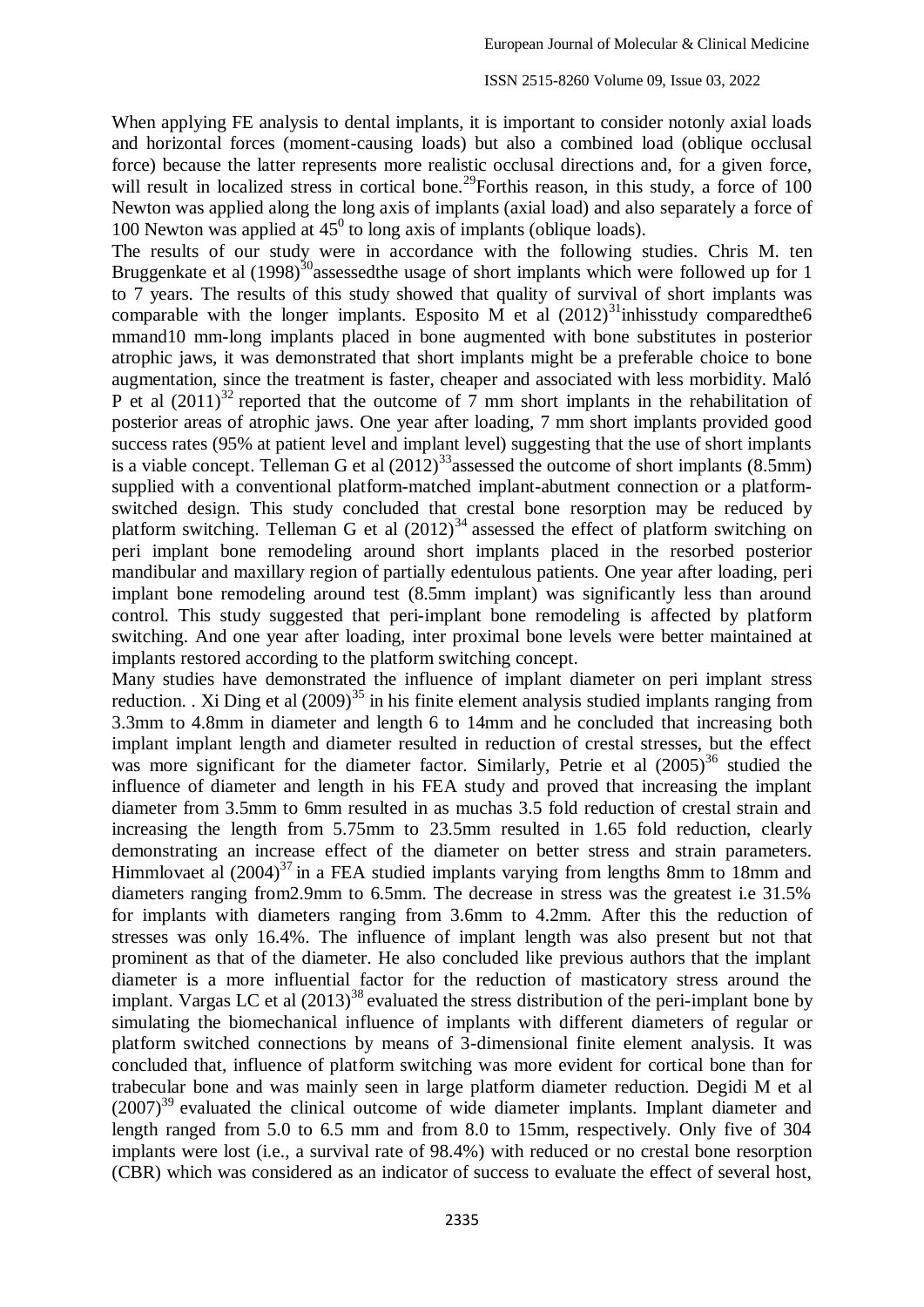surgery, and implant related factors. The general linear model showed that distal teeth (i.e., premolars and molars), small implant diameter (i.e., 5.0 and 5.5 mm), and short implant length (i.e., <13 mm) correlated with a statistically significant lower CBR. It was concluded that use of WDIs is a viable treatment option, in posterior regions for long-term maintenance of various implant-supported prosthetic rehabilitations.

When comparing vertical and oblique loads, the results of our study demonstrated that the von mises stress, strains and micro movements were consistently higher for all threads and diameters under oblique loading as compared to the values under vertical loading. These findings were consistent with the following studies. Ding et al  $(2009)^{35}$  studied, the effect of the diameter and length on the stress and strain distribution of the crestal bone around implants under immediate loading , and it was found that oblique loading would induce significantly higher interfacial stresses and strains than the vertical loading. Increasing the diameter and length of the implant decreased the stress and strain on the alveolar crest and the stress and strain values not ably increased under buccolingual loading as compared with vertical loading, but diameter had a more significant effect than length to relieve the crestal stress and strain concentration. Similarly another FEA study Kitamuraetal  $(2004,2005)^{40,41}$ concluded that higher stresses were under buccolingual loading in both cancellous and cortical bone. This study also concluded that the increasing stresses in the cancellous bone and implant under lateral load may result in implant failure. This underlines the need for optimally designed implant t supra structures. During initial healing periods of an immediately loaded implant oblique forces can be avoided to prevent undue stresses and strains at bone implant interface.

In addition to the peri implant stresses and strains, displacement of implantbody occurs relative to the surrounding bone. Such movement or displacements arecalled as micro movements. Extensive micro motion may interfere with the implant's osseointegration. For successful implant healing a threshold of  $150\mu$ m should not becrossed.<sup>42</sup> All the models in our study had micro movements well within these limits. Negligible differences were recorded with the micro movements in all the models, and again buttress thread recorded minimal values except in case of 5 and 6mm diameter implants under vertical loading, in which case the acme thread have recorded the lowest values.

# **CONCLUSION**

We concluded that short implants can be used since they offer a viable and successful alternative in patients who would otherwise require adjunctive treatment such as bone grafting prior to placement of a longer implant. Considering the results of the current FEA study, short platform switched implants with 6mm length and wide diameter incorporating buttress thread can yield favourable results.

### **REFERENCES**

- 1. Harish Konde. "Predictability of short dental implants a literary review". Journal of Evolution of Medical and Dental Sciences 2013; 2(31) : 5923-31.
- 2. Polo W CK, Cury PR, Sendyk WR, and Gromatzky A. Posterior mandibular alveolar distraction osteogenesis utilizying an extra osseousdistractor: A prospective study. JPeriodontol2005;76:1463-68.
- 3. Abuhussein H, Pagni G, Rebaudi A, Wang H-L. The effect of thread pattern upon implant osseointegration. Clin.OralImpl.Res.21,2010;129–36.
- 4. Albrektsson,T., Branemark, P.I.,Hansson, H.A.&Lindstrom, J. Osseointegrated titanium implants. Requirements for ensuring a longlasting, direct bone-to-implant anchorage in man. Acta Orthopaedica Scandinavica1981;52:155–70.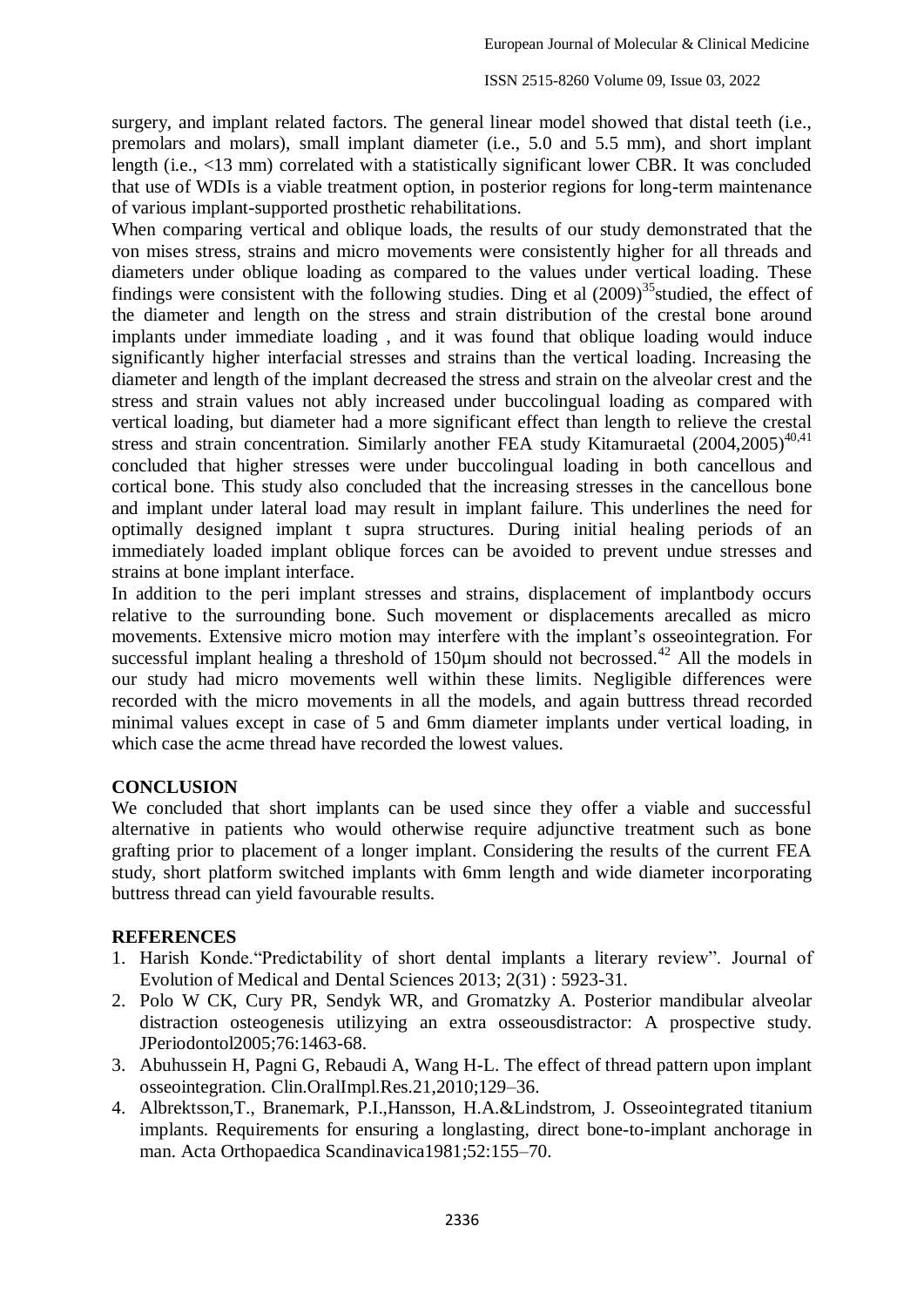- 5. FeliceP, CannizzaroG, ChecchiV, MarchettiC, PellegrinoG, CensiPetal. Vertical bone augmentation versus 7-mm-long implants in posterior atrophic mandibles. Results of randomized controlled clinical trial of upto 4 months after loading. EurJOral Implantol. 2009;2(1):7-20.
- 6. Beer A, Gahleitner A, Holm A, Tschabitscher M, Homolka P. Correlation of insertion torques with bone mineral density from dental quantitative CT in the mandible. Clin Oral ImplantsRes. 2003;14:616–20.
- 7. Ekfeldt A, Christiansson U, Ericksson T, Linde´n U, Lundqvist S, RundcrantzT et al. A retrospective analysis of factors associated with multiple implant failures in maxillae. Clin Oral Implants Res.2001;12:462–67.
- 8. Lekholm U, Zarb GA. Patient selection and preparation. In: Branemark PI, Zarb GA, Albrektsson T, eds Tissue integrated prostheses: osseointegration in clinical dentistry. Chicago: Quintessence Publishing Company;1985;199–209.
- 9. Misch CE. Density of bone: Effect on surgical approach, and healing. InMisch CE, ed. Contemporary implant dentistry. St Louis: Mosby-Year Book;1999:371–84.
- 10. Engquist B, Bergendal T, Kallis T, Linden U. A retrospective multicenter evaluation of osseointegrated implant supporting overdentures. Int JOral Maxillofac Implants. 1988;3:129–34.
- 11. FribergB ,SennerbyL, RoosJ, JohanssonP, StridCG, LekholmU. Evaluation of bone density using cutting resistance measurements and micro radiography: an in vitro study in pigribs. Clin Oral ImplantsRes.1995;6:164–71.
- 12. Friberg B, Jemt T, Lekholm U. Early failures in 4,641 consecutively placed Branemark dental implants: a study from stage 1 surgery to the connection of completed prostheses. Int J Oral Maxillofac Implants1991;6(2):142-146.
- 13. Meredith N. Assessment of implant stability as a prognostic determinant. Int JProshodont.1998;11:491–501.
- 14. Cochran DL, Schenk R, Lussi A, Higginbottom FL, Buser D. Bone response to unloaded and loaded titanium implants with sandblasted and acid-etched surface: A histometric study in the canine mandible. J Biomed Materials Res.1998;40:1–11.
- 15. J. B. Brunski. Biomechanical considerations in dental implant design. Int J Oral Implantol, 1988, 5: 31–34.
- 16. Vidyasagar L, Apse P. Dental implant design and biological effects on bone implant interface. Stomatologija Baltic Dental MaxillofacJ2004;6:51- 54.
- 17. SteigengaJ, Al-ShammaryKF, NocitiFH, MischCE, WangH. Dental implant design and its relationship to long term implant success. Implant Dentistry2003; 12 (4): 306-15.
- 18. Geng JP, Tan KB, Liu GR. Application of finite element analysis in implant dentistry: are view of the literature. JProsthetDent.2001;85: 585-598.
- 19. Kazuo Tanne, Mamoru Sakuda, Charles J. Three dimensional finite analyses for stress distribution in the periodontal tissue by orthodontic forces. Am J Orthod Dentofacial Orthop. 1987; 92: 499-505.
- 20. Gallagher RH. Finite element analysis: fundamentals. (4th Edn) EnglewoodCliffs: Prentice-Hall. 1975.
- 21. DilekO, TezulasE, DincelM. Required minimum primary stability and torque values for immediate loading of mini dental implants: an experimental study in nonviable bovine femoral bone. Oral Surg Oral Med Oral Pathol OralRadiolEndod 2008;105:e20–e27.
- 22. C.Marin, R.Granato, M.Suzukietal., "Biomechanical and histomorphometric analysis of etched and non- etched resorb able blasting media processed implant surfaces: An experimental study in dogs," J. Mech.Behav.Biomed. Mater. 2010;3:382-91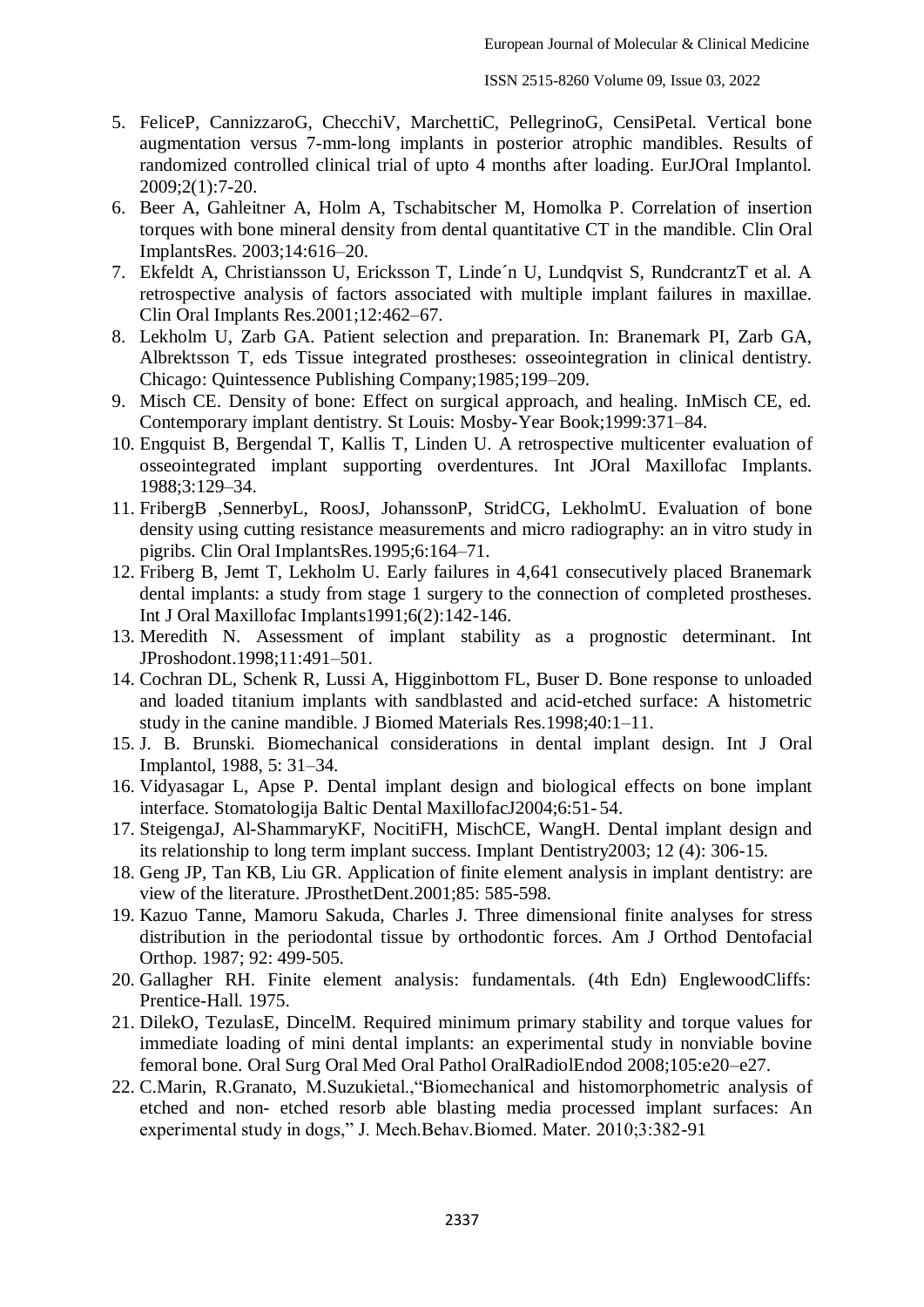- 23. P. G. Coelho, M. Suzuki et al., "Early bone healing around different implant bulk designs and surgical techniques: A study in dogs," Clin. Implant Dent.Relat.Res. 2010;12:202-8, 2010.
- 24. E. A. Bonfante, R. Granato et al., "Early bone healing and biomechanical fixation of dual acid-etched and as-machined implants with healing chambers: An experimental study in dogs," Int. J. Oral Maxillofac Implants 2011;26:75-82.
- 25. M. Bevilacqua, T. Tealdo, M. Menini, F. Pera, A. Mossolov, C. Drago, et al., "The influence of cantilever length and implant inclination on stress distribution in maxillary implant-supported fixed dentures," J. Prosthet. Dent.2011;105:5-13.
- 26. JonesFD. Machine Shop Training Course. New York: Industrial Press;1964.
- 27. Boggan RS, Strong JT, Misch CE, Bidez MW. Influence of hex geometry and prosthetic table width on static and fatigue strength of dental implants. JProsthet Dent 1999;82:436- 40.
- 28. J. D. Bumgardner, J. G. Boring, et al. Preliminary evaluation of a new dental implant design in canine models. Implant Dent,2000, 9:252–260.
- 29. Holmgren EP, Seckinger RJ, Kilgren LM, Mante F. Evaluating parameters of osseointegrated dental implants using finite element analysis— a two dimensional comparative study examining the effects of implant diameter, implant shape, and load direction. JOralImplantol1998;24:80-8.
- 30. Chirs M. Ten Bruggenkate CM, Asikainen P, Foitzik C, Krekeler G, Sutter F.Short (6mm) non sub merged dental implants: results of a multicenter clinical trial of 1 to7 years. IntJOralMaxillofac Implants.1998;13(6):791-8
- 31. EspositoM, CannizzaroG, SoardiE, PistilliR, PiattelliM, CorvinoV, Felice P. Posterior atrophic jaws rehabilitated with prostheses supported by 6 mm-long,4mm-wide implants or by longer implants in augmented bone. Preliminary results from apilotr an demised controlled trial. EurJOralImplantol.2012 Spring;5(1):19-33.
- 32. Maló P, Nobre Md, Lopes A. Short implants in posterior jaws. A prospective1 yearstudy.EurJOralImplantol.2011Spring;4(1):47-53.
- 33. TellemanG, RaghoebarGM, VissinkA, MeijerHJ. Impact of platform switching on interproximal bone levels around short implants in the posteriorregion; 1-year results from a randomized clinical trial. J Clin Periodontol.2012Jul;39(7):688-97.
- 34. TellemanG, RaghoebarGM, VissinkA, MeijerHJ. Impact of Platform Switching on Peri-Implant Bone Remodeling around Short Implants in the Posterior Region, 1-Year Results from a Split-Mouth Clinical Trial. ClinImplantDent Relat Res.2012 May11.
- 35. DingX, LiaoSH, ZhuXH, ZhangXH, ZhangL. Effect of Diameter and Length on Stress Distribution of the Alveolar Crest around Immediate Loading Implants. Clin Implant DentRelatRes.2009Dec;11(4):279-87.
- 36. Petrie CS, Williams JL. Comparative evaluation of implant designs: influence of diameter, length, and taper on strains in the alveolar crest. A three-dimensional finiteelement analysis. ClinOralImplRes.2005;16(4):486–494.
- 37. Himmlova L, Dostalova T, Kacovsky A, Konvickova S. Influence of implant length and diameter on stress distribution: a finite element analysis. J ProsthetDent.2004 Jan;91(1):20-5.
- 38. Vargas LC, de Almeida EO, Rocha EP, Kina S, Anchieta RB, Júnior AC, FrançaFM. Regular and switching platform: bone stress analysis with varying implant diameter. JOralImplantol.2013 Jun;39(3):326-31.
- 39. Degidi M, Piattelli A, Iezzi G, Carinci F. Wide-diameter implants: analysis of clinical outcome of 304 fixtures. JPeriodontol.2007 Jan;78(1):52-8.